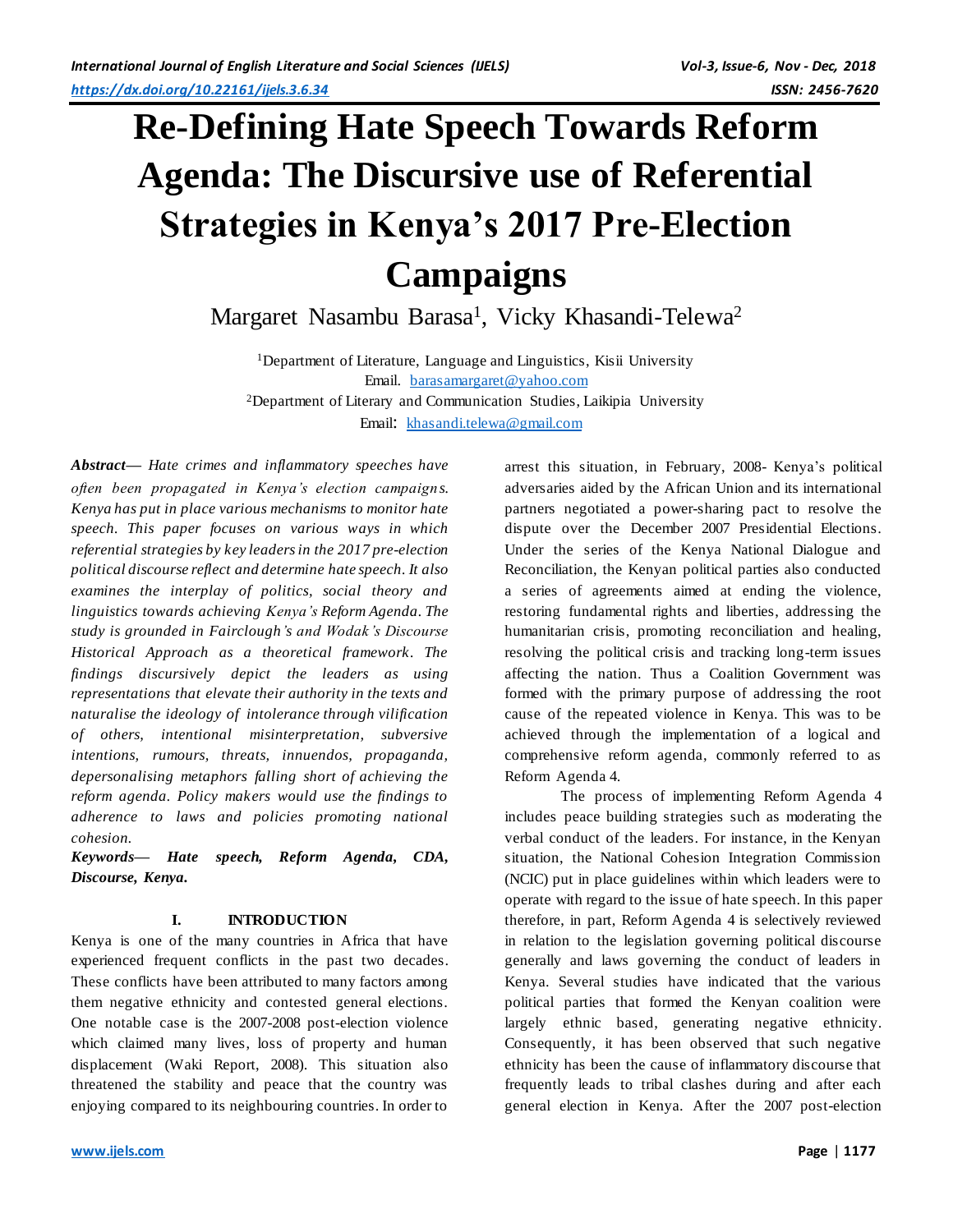violence which was in part linked to inflammatory discourse, there was need to regulate the language used by leaders in order to prevent incitement which could lead to recurrence of violence. The parties in the coalition thus agreed to undertake far-reaching reforms to secure sustainable peace and justice in Kenya.

A peace building strategy must be included in any attempt to resolve political crises. The United Nations (UN) defines peace-building as action to strengthen peace and avoid relapse into conflict, while other literature refers to peace-building as a range of measures targeted to reduce the risk of repeated conflict by strengthening national capacities at all levels. This is the strategy that the Kenyan Government adopted, commonly referred to as the Reform Agenda, as a way of consolidating peace and unity and thus preventing a resurgence of violence. In pushing forward Reform Agenda 4 in Kenya, the National Cohesion and Integration Commission (NCIC) was set up in 2009. The NCIC is a statutory body established under the NCIC Act no.12 of 2008. The Commission draws its existence from the National Dialogue and Reconciliation Agreement that sought to provide a peaceful solution to the political impasse and violence that engulfed the country after the 2007 general elections.

The main items in the Agenda were four (NCIC 2008) namely: Agenda item one to stop violence and restore fundamental rights; Agenda item two to address the humanitarian crisis that involved resettlement of internally displaced people; Agenda item three to resolve political crisis; Agenda item four to examine and address constitutional, legal and institutional reforms, poverty and inequality, youth unemployment and land reforms. With regard to Agenda items 1, 2 and 3, the NCIC Section 13 introduced guidelines to streamline classification of speech and information that may qualify as hate speech and thus face exclusion from the freedom of speech principle, the Hate Speech Act. In this Act, Section 13, 1, a, b, c the indicators of "hate speech" are listed as: speeches that cause hatred, speeches that characterize ethnic or religious violence, utterances that degrade others; use of cultural stereotypes, utterances that promote discrimination on the basis of tribe, ethnic group, use of abusive, negative and insulting language, use of stories that profile people and communities negatively, use of imagery, poems, metaphor, proverbs that could stir up ethnic hatred, and use of alarming language.

However, the hurdle against hate speech is the lack of clarity about what constitutes the crime (NCIC 2010). Some important aspects under the law are undefined such as what constitutes abusive, insulting or threatening words. In

addition, the Act does not specify how the law would deal with coded messages and innuendo in vernaculars that on the surface appear quite harmless. Furthermore, the Act does not explicitly state what the criminal ethnic stereotypes and inflammatory words are. In a nutshell, hate speech is use of threatening, inciting, abusive or insulting words or behaviour or display of any written material with the intention of stirring up ethnic hatred. In regard to political discourse, NCIC reports that it has faced a lot of difficulties determining what hate speech is under the law, even though the Commission is aware of the power of dangerous speech to stir up animosity. Most of those accused of propagating hate speech either end up having court cases drag through the judicial process for years or have their cases dropped. For instance, in 2010, cases against three politicians charged with the crime of hate speech in the heat of the campaigns for the referendum on the Constitution were later dismissed after conciliation became the substitute for criminal justice. Similar cases were reported in 2014 and 2015 but the legislators involved were acquitted after applying for conciliation. Recently, that is June, 2016; six members of Parliament had been locked up for several nights in police cells against hate speech propagation. However, the law makers were freed for lack of evidence. Further, in 2017, a Governor escaped jail on charges of ethnic incitement for making disparaging remarks against Raila Odinga, the former Prime Minister and a highly respected opposition leader. He was however, acquitted due to 'lack of evidence'. In September, 2017 two other legislators, Moses Kuria and Johnson Muthama were arrested and charged in a court of law for propagating hate speech. The two leaders were released on bond pending hearing in January, 2018. Based on this, a critical analysis of political language is necessary in order to reveal the connotations behind the use of language and ascertain whether or not the leaders are operating within the reform agenda paradigm with respect to peace building.

The NCIC (2010) had acknowledged that one of the major impediments during the implementation of the mandate and provisions of the NCIC Act (2008) was lack of a proper definition of hate speech and the necessary parameters within which it operates. In other words, the need to define hate speech is pertinent because lack of it may serve as a lacuna for perpetrators. Further, the NCIC has reported that the courts have also pitched in to interpret certain provisions of law including but not limited to definition of imprecise and ambiguous words. Up to date, the Kenyan courts have not yet embraced the Act as a result, no definition has been established. The climax of hate speech was observed during the post- election violence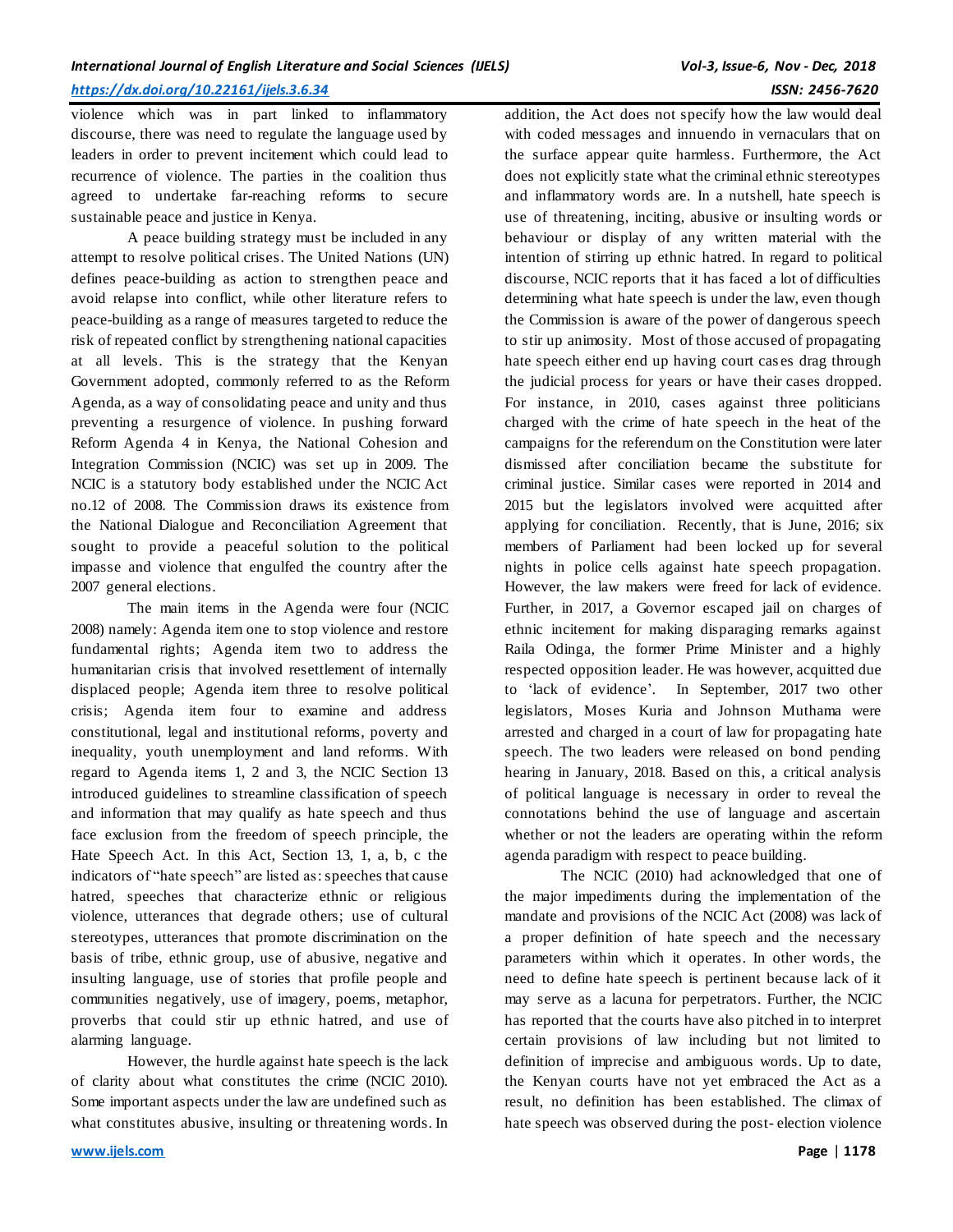of 2007-2008 and its aftermath that involved an array of serious human rights violations (Waki Report 2008; KNHRC 2007, 2008). In these reports, much emphasis was drawn to incitement to violence as one of the main causes of inter and intra-ethnic violence. The Waki Report (2008) found that politicians, local elites as well as the media contributed to the building up of tensions in the lead-up to the elections through "inciting utterances." Despite the fact that freedom of speech is the cornerstone to democracy, it has been noted that this freedom may be misused (Waki Report 2008). The Waki Report contends that in such instances, the state needs to intervene and draw up a clear line between legitimate and illegitimate speech. This can be effected through enactment of good written laws.

Thus, Agenda Item Four in the Reform Agenda has been dubbed as the "mwananchi agenda" (citizen's agenda), as it addresses the deep seated problems that most directly affect the lives and livelihoods of most Kenyans. Such are poverty and inequality, youth unemployment, land issues, ethnic conflict, a stalled judicial system and institutional reforms. It should be pointed out that once the Reform Agenda 4 was to be implemented, Kenyans would reap the fruits of the National Dialogue Agreement. Consequently, as Kenyans looked forward to the 2017 General Elections, it would ensure that Kenyans are not exposed and predisposed to a repeat of the horrific violence witnessed after the disputed 2007 Presidential election.

Kenya has espoused a number of legislations prohibiting hate speech and its constituents with regard to the nature of hate speech. It is however, spread out thin and there is need for review and harmonisation to enhance effectiveness (Callamard 2010). In view of the existing laws, several recommendations governing a range of policies and best practices have been adopted to guide review of interventions in Kenya. Firstly, in 2017, the Communications Authority of Kenya started regulating electronic communication and put in place plans to closely monitor social media activity. Secondly, the Kenyan 1963 Constitution was officially repealed on 27<sup>th</sup> August 2010 but no provisions were made in this social contract against hate speech. Callamard (2010) argues that it was important to formulate a clear position unlike the previous constitution which was silent on hate speech. Section 79 (1) of the 1963 Constitution, specifically, provided that no person shall be hindered in the enjoyment of this freedom of expression which was to include freedom to hold opinions without interference, freedom to communicate ideas and information without interferences whether the communication be to the public generally or to any person or class of persons and freedom from interference within

Thirdly, the Constitution of Kenya (2010) has been commended as regards the Bill of Rights and the restrictions thereof. However, opinions from critics point out that protection of freedom of expression has not been fully addressed. This social contract has a number of divergences between section 79 of the previous Constitution and Article 33 of the current one that makes the relevant provisions on freedom of expressions and its limitations. Hate speech is premised on the freedom of expression, limitations should therefore be spelt out in the Constitution (Callamard 2010). Article 33(1) provides that every person has a right to freedom of expression, which includes freedom to seek, receive or impart information or ideas, freedom of artistic creativity and academic freedom and freedom of scientific research. It is important to note that issues of hate speech relate to language. However, Article 33(2) provides that the right to expression does not extend to propaganda for war, incitement to violence, hate speech or advocacy of hatred that constitutes ethnic incitement, vilification of others or incitement to cause harm or is based on any ground of discrimination specified or contemplated in Article 27(4).

Further, the National Cohesion and Integration (NCI) Act is the Act that criminalises hate speech in Kenya. Hate speech is provided for under the NCI Act in sections 13 (1, 2 &3) and 62 (1 &2). In addition, the Penal Code does not expressly outline what hate speech is. However, some aspects of hate speech emerge and are captured under this code for instance, subversive activities and incitement to violence. Section 77(1) provides that "…any person who does or attempts to do or make any preparation to do, or conspires with any person to do any act with subversive intention, or utters any words with a subversive intention, is guilty of an offence and is liable to imprisonment for a term not exceeding seven years (Cap 63, Laws of Kenya, Revised Edition 2009 (2008) cited in Callamard 2010).

Additionally, the Media Act (2007) was set up to regulate the media against aspects of hate speech. Newspapers, radio stations, or media stations are among parties that perpetrate hate speech (Act No.3 of 2007, Laws of Kenya). In other words, the media has an impact over a large portion of the populace hence negative messages can exacerbate any existing conflicts. It is observed that regulations of such mediums are therefore vital to enhance peaceful co-existence among people, a similar argument in the Waki Report (2008).

Lastly, the Political Parties Act (2011) was an Act of parliament to provide for the registration, regulation, and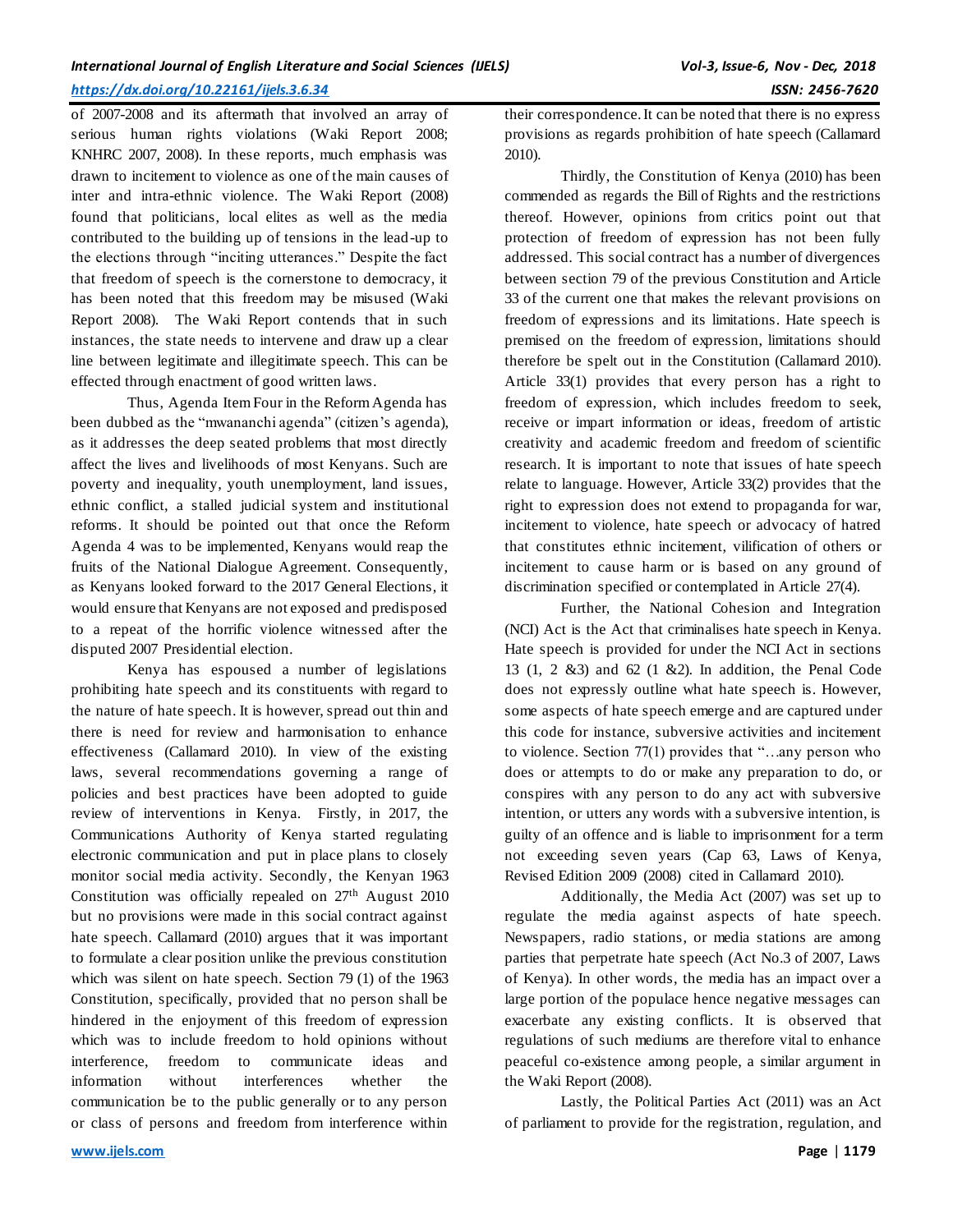funding of political parties, and for connected purposes. This Act is relevant to this study in three ways: firstly, Formation of Political Parties 3(1): Political parties may, subject to the provisions of the Constitution and this Act, be formed in Kenya to further purposes which are not contrary to the Constitution or any written Law. According to most studies in political science, Political parties' membership is usually ethnic-based and in most cases they do not serve the citizenry but act as vehicles for acquiring and maintaining leadership and legal control (Keverenge 2007, 26; Kipruto 2012; Nyong'o 2012; Masime & Oesterdiekhoff 2010). Further, requirements of a political Party 4(1): Clause 2 states that the Registrar shall not register an association of persons or an organization as a political party if such association or organization does not meet the requirements set out in Article 91 of the Constitution. In line with this Article, the focus of this study is mainly on paragraph (c): promotes and upholds national unity and paragraph (h): subscribes to and observes the code of conduct for political parties. These two paragraphs are relevant to this study because the sustenance of peace and political stability in the country after the post-election violence depended on the actions of the two principals whether verbal or non-verbal. This is because being leaders of their respective political parties, their behaviour whether constructive or destructive would easily influence those of their members. The code of conduct is further highlighted in the First Schedule as explained below.

Furthermore, Code of conduct for political parties, First Schedule (S.6 (2) (c)): Firstly, Political parties shall pursuant to Articles 91 and 92 of the COK, 2010 and section 8 of this Act, subscribe and observe this code of conduct. Secondly, the code of conduct shall regulate behaviour of members and office holders of political parties, aspiring candidates, candidates and their supporters, promote good governance and eradicate political malpractices. Paragraph (7) further states that a political party shall not (f) advocate hatred that constitutes ethnic incitement, vilification of others or incitement to cause harm. In addition, paragraph (8) states that a political party shall promote inter-party relations by (d) promoting national reconciliation and building national unity.

With regard to the Elections Act (2011), reports show that the electioneering period follows an ethnic ploy which is a precursor of hate speech (Kenya National Dialogue and Reconciliation 2008). The advent of the COK, 2010 brought with it changes in the election regime. Notably are the recent laws that have been passed to regulate the entire process and the conduct of the candidates (Election Act 2011). This legislation seeks to define the

general conduct expected to persons running for various state offices. This was as a result of the December, 2007 elections and how the candidates behaved. This necessitated the setting up of a code that regulates the campaign and election process. Rule 6(a) of the Elections Act under the electoral code of conduct provides that,

> All those bound by this code shall throughout an election period publicly and repeatedly condemn violence and intimidation and avoid the use of hate speech, language or any kind of action which may lead to violence or intimidation, whether to demonstrate party strength, gain any advantage or for any other reason, and refrain from any action involving violence or intimidation.

The NCIC has made the following progress so far: the promulgation of the Constitution of Kenya, 2010; the process of land reforms has started with preparation of draft Land Bills; and the Truth, Justice and Reconciliation Commission (TJRC) is a progressive step towards the realization of national cohesion and unity. Institutional Reforms especially in the police, judiciary, electoral body and other public sector institutions have been notable. The implementation of Kenya Vision 2030 which guides the government's medium term planning, development and budgeting has provided for various measures for tackling poverty and inequalities. In August 2010, the NCIC Section 13 introduced guidelines to streamline classification of speech and information that may qualify as hate speech and thus face exclusion from the freedom of speech principle.

Given the prominence of negative speech in Kenya's pre and post-election, any analysis of the case requires attention to the relations among speech, power and violence characterizing the situation, even as it must resist the tendency to assume that hate speech is caused by violence (Bichang'a 2010; Jerome 2008; Oloo 2008). Rather, the precise role played by hate speech is best explored in context. This paper also argues that there are various other factors from which hate speech can be determined. For instance, the context of speech: is it inflammatory, discriminatory and targeting a particular group or not. The speaker: is he or she influential? The audience: is it likely to react violently? Content: is it inflammatory, discriminating or hostile towards a targeted group? And the Historical context: have similar statements led to ethnic violence? Thus based on these, only through appreciating the contextual specificity of speech in relation to the pre-election campaign discourse can the implications for prevention, redress and reconciliation be determined (Ikejiaku 2011). Such factors should be weighed against the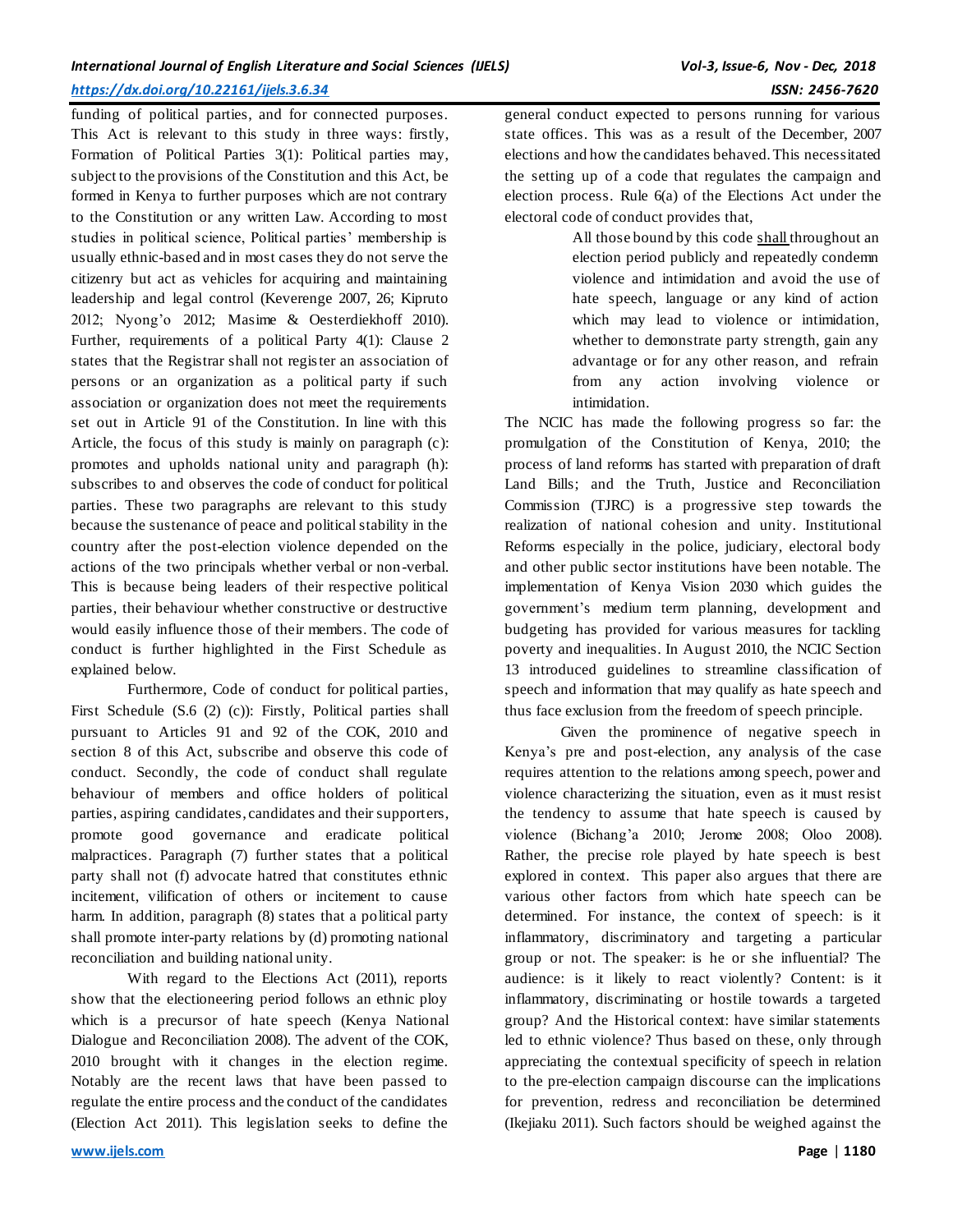tenets of the 1996 International Covenant on Civil and Political Rights on freedom of expression to which Kenya is a signatory as mirrored in Kenya's Bill of Rights Article 33(2) and from which the Reform Agenda is drawn. The numerous reports by national and international organizations that document the threatening atmosphere and violence before, during and after the election all mention the role of hate speech as a feature of conflict (see Bayne 2008; EU 2008; Kiai 2008; KNCHR 2007, 2008).

However, the rhetoric of politicians and political operations prior to the election made it clear that voters should organize along ethnic lines and defend ethnic interests, a tactic also used in the 2002 election (Ikejiaku 2011). Some of the political rhetoric went beyond identifying groups and their interests to denigrating particular ethnicities by using familiar stereotypes of their qualities or behaviours (Bichang'a 2010, Oloo 2008; Ogola 2008 ). Ikejiaku (2011) asserts that other papers in her study confirmed that when leaders (political, military, religious, or other) produce this kind of speech, and thereby make it acceptable for public discourse, their actions can be highly influential and can open the door for other more nefarious ethnic slurs and intimidation. The statutes have covered the issue of hate speech at large; nevertheless, amendments are still required to cover all aspects of hate speech. This is imperative to ensure that the onus of proof as it is in criminal cases is properly covered beyond reasonable doubt.

The Reform Agenda 4 was therefore geared towards ensuring a stable and prosperous democratic future in Kenya. This was to be achieved through such measures as repealing the 1963 Constitution, promulgating a new Constitution (2010), the National Accord and Reconciliation Act (2008) as a Statutory Provision, reviewing the Penal Code (2008), introduction of Media Act (2007) and Elections Act (2011) inter alia. Therefore, based on the foregoing, this research aimed at investigating the referential strategies of the key leaders in the 2017 preelection campaigns with a view to establish whether their discourse propagates hate speech or it is within the Reform Agenda Guidelines. This is done with a view to assessing the implementation of the Reform Agenda. It should also be observed that governments form and survive under different conditions. It can further be argued that whatever is the principal function of the government or opposition, language should be factored in since it is the principal tool in power sharing alliances, strengthening an opposition and resolving political conflict. Since stability of any country is not only formed but also needs to be maintained, and irrespective of the purpose or intention for politicking, the

language aspect cannot be ignored in order to attain peace and cohesion.

# **II. THEORETICAL FRAMEWORK**

This study was grounded in Critical Discourse Analysis (CDA) within Norman Fairclough's Social theory and language and power and Discourse Historical Approach (DHA) by Reisigl and Wodak (2001). Critical Discourse Analysis is premised on the assumption that language is not only a product of society but also an important force in (re)shaping social practices, both positively and negatively (Wodak and Chilton 2005; Fairclough 2010, 2003). CDA is characterized by concepts: critique, power, history and ideology. With such foci, CDA naturally lends itself to the investigation of the ways domination and discrimination are embedded in and mediated through language use (Ietcu, 2006). Discursive strategies are systematic ways of using language located at different levels of linguistic organization and complexity. Reisigl and Wodak (2001, 44- 85) distinguish five different strategies, namely: nomination/referential, Predicational strategy, perspectivation, argumentation, and intensifying/ mitigation strategy to bring out strategies of Self and Other presentation try to delineate the scheme of analysing discursive strategies which contribute to the positive self and negative other presentation. All these strategies are interrelated and complement each other to provide the full picture of the phenomenon being understudied. Nevertheless, in this paper we shall limit our focus on Referential/ nomination strategies. Referential strategies, the focus of this paper, are linguistic tools with which persons and groups are identified (Reisigl & Wodak 2001). They encompass the linguistic tools via which individuals and groups are named and referred to (Richardson 2007).

Analyzing these strategies is based on three assumptions: referring to social actors in a certain way is a matter of choice (Reisigl & Wodak 2001), the way social actors are referred to carries value judgements (Richardson 2007) and referential strategies "establish coherence relations with the way that other social actors are referred to and represented" (Richardson 2007, 50). Referential strategies function as a 'basis for the argumentation schemes of the text' (Reisigl & Wodak 2009, 114); they are taken-for- granted starting points for argumentation. In other words, categorizing social actors via nominations is introduced as given and shared background information which conceals to a large extent the political and ideological interests served by this categorization. The Discourse Historical Approach is preferred in this paper because of its extensive use of referential strategies. Referential strategies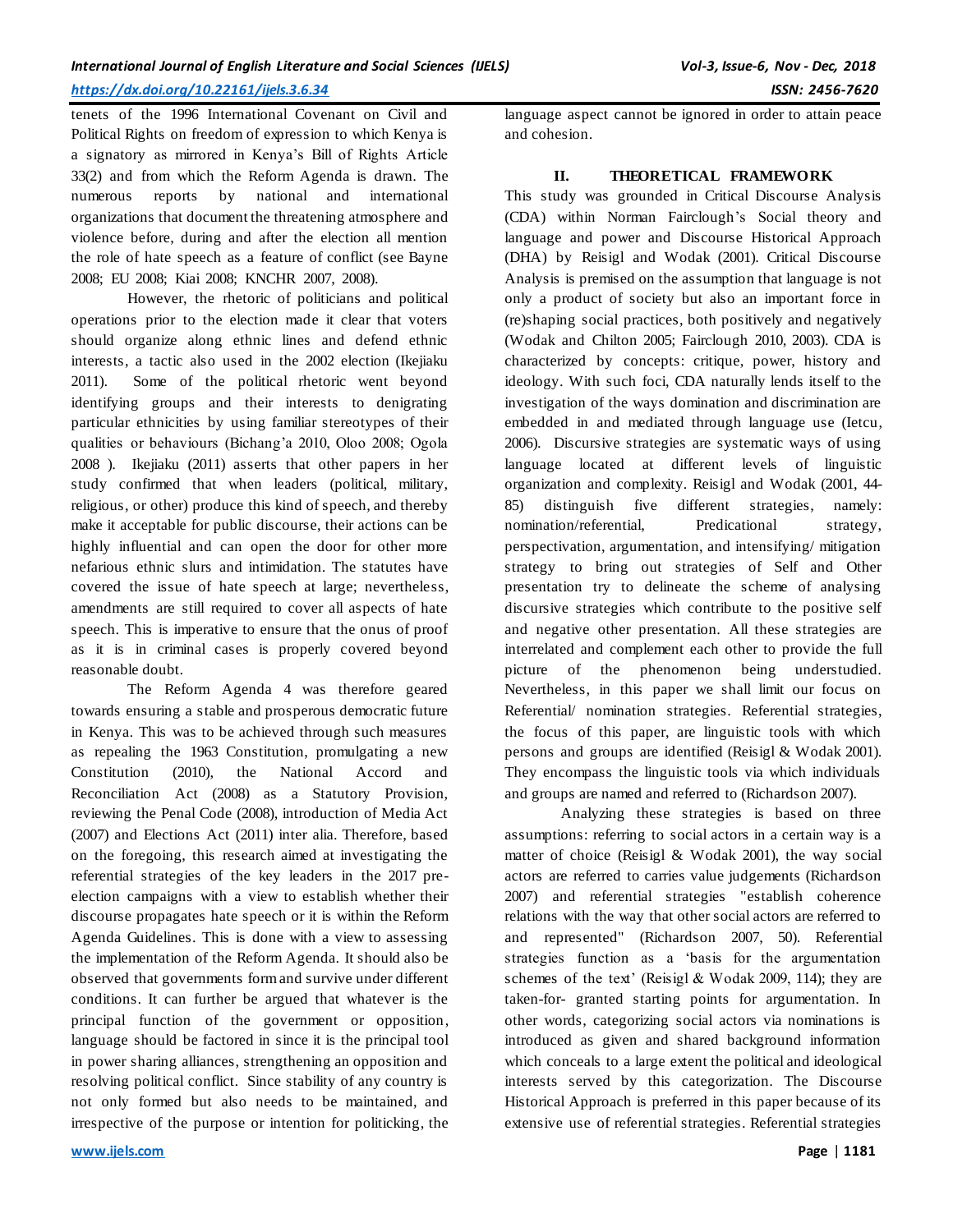# *International Journal of English Literature and Social Sciences (IJELS) Vol-3, Issue-6, Nov - Dec, 2018*

# *<https://dx.doi.org/10.22161/ijels.3.6.34>ISSN: 2456-7620*

include pronominalisation, functionalization, relational identity, linguistic metaphors, depersonalising metaphors, impersonalisation by abstraction, genericisation and nomination. Referential strategies use various linguistic means for identification of a social actor. This paper focused on how referential strategy was used to reveal the ideological underpinnings of key political leaders in Kenya's 2017 pre-election campaigns: Uhuru Kenyatta, William Ruto, Raila Odinga, Kalonzo Musyoka and their close allies. The historical and socio-political context provided by DHA is particularly essential in the understanding of the Kenyan political and social conflicts in general because they have been and continue to be more susceptible to political influences because of the complex historical and socio-political factors such as politics, ideologies and the aftermath of Kenya's post-election violence in 2007, there was need to adopt such an approach in this study for a more objective analysis.

Power is legitimised or delegitimised in discourses (Wodak 2001; Chilton, 2004). Texts are often sites of social struggle in that they manifest traces of differing ideological fights for dominance and hegemony. Thus the DHA practitioners focus on the ways in which linguistic forms are used in various manipulations of power. In line with this, the research findings of Wodak (2001) and Chilton (2004) confirmed that power is discursively exerted not only by grammatical forms, but also by modality, argumentation strategies and by a person's control of the social occasion by means of the genre of the text.

# **III. MATERIALS AND METHODS**

The data gathered for the purposes of this study were extracted from internet, specifically, You Tube for Live 2017 pre-election campaign discourse by Uhuru Kenyatta, William Ruto, Raila Odinga, Kalonzo Musyoka and their close allies. Using Fairclough's (1989) and Reisigl and Wodak's (2001) Discourse Historical Approach (DHA), the concentration was on the text, which involved, analysing the socio-historical context in relation to language and the implications. The researchers sought to establish whether the texts complement or oppose each other, whether the language used shows political difference or intolerance among the leaders and whether the language used is polarizing. This analysis was done with a view to establishing the adherence to the Reform Agenda.

# **IV. RESULTS AND DISCUSSION**

# **4.1 Referential Strategies**

The first speech we analyse was one made at Kisumu City on 3rd August 2017 in the heat of the pre-election campaigns.

# **I. KISUMU RALLY NASA FULL MEGA RALLY IN KISUMU ON 3RD AUGUST, 2017**

Kisumu City is the stronghold of NASA (National Super Alliance) and specifically, the home to Raila Amolo Odinga, the NASA Principal. During the rally, various political leaders made their speeches. For instance:

A speaker, JN made the following utterance<sup>i</sup> (translated by authors):

> In Kisumu we don't want foreigners... do you hear me? Kisumu East, we don't want foreigners. That Asian Shakeel his term is over, is over. We all want Nicholus Oricho as our member of Parliament, Prof. Peter, Anyang' Nyongo' as our Governor….*(NASA/ KSM/ 01)*

The main language of communication during the rally was Dholuo. This is worth noting because, even though, Kisumu is the hometown of the Luo, NASA as a coalition does not consist of Luos only. Therefore, the use of the mother tongue obviously discriminated against other ethnic communities in the gathering which is against the NCIC Guidelines on national cohesion and integration. Further, in reference to text NASA/ KSM/ 01, the speaker JN uses the term *madoadoa* (undesirable spots) to refer to those who do not belong in that locality. In the history of Kenya, *madoadoa* is a Kiswahili word that was used during the 1990's tribal clashes to evict those ethnic groups that 'did not belong' to specific localities. The speaker uses the term *madoadoa* in an antiphonal structure by allowing the audience to respond that that the days of *madoadoa* (foreigners) in the land is long overdue. Considering the audience in the rally, this type of nomination most likely targeted a particular ethnic community hence inflammatory and discriminatory. Further, the use of the reference of the word *mhindi is* equally a nomination that refers to the Asian race which lives in Kenya. Shakeel who has been a Member of Parliament for two terms comes from the Asian ethnic community. The fact that speaker JN utters that Kisumu East does not want *madoadoa* is illustrative of the fact that he is propagating hate speech. This is because, by virtue of his position and content of the discourse and the audience, the utterance can be considered inflammatory and thus goes against the NCIC 2008 Act and the Constitution of Kenya 2010, among other legal documents. The speaker in context NASA/KSM/01 further mentions the names of the leaders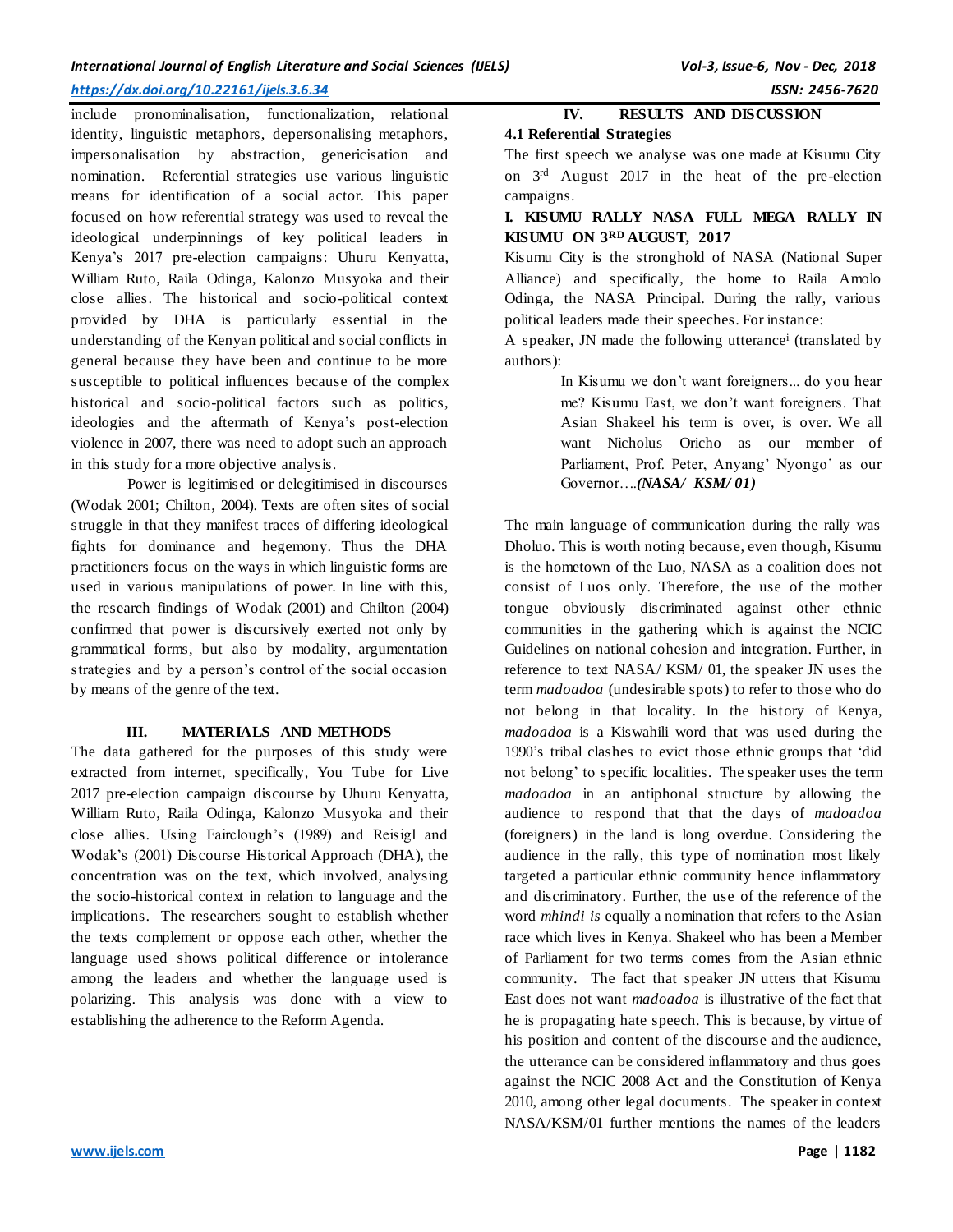whom he wants the people to elect in the upcoming 8/8/2017 General Elections. If the names he mentions are analysed critically, they all belong to one ethnic community. This is again indicative of ethnic polarization based on the fact that the audience is likely to react negatively against anybody else who does not belong the community, hence hate speech.

In the same rally, in Kisumu, we also analyse the speech made by RO:

> …our country is full of ethnic exclusion and ethnic discrimination…when a youth goes to do an interview to look for a job…it is the name and not how they perform that will decide. When they hear Wanyama,, leave those; Wafula...leave those; Mutua…leave those; Onyango..leave those… *NASA/KSM/02*

Text **NASA/KSM/02** alludes to features of negative ethnicity and discrimination, vices that have continually bedevilled the country Kenya. The speaker RO states that merit no longer matters in job interviews but one's surname is the determinant for successor otherwise. The surnames mentioned in the text all belong to ethnic communities that are in the Western and Eastern parts of Kenya. The fact that the government of the time is being run by ethnic communities from Central and Rift Valley parts of Kenya, drums the point that other ethnic communities that do not belong to either of the two in government are being discriminated against in terms of job searching. The reference *wakisikia* (when they hear) refers to those in government positions and is a nomination that characterises the government as propagating ethnic exclusion. In as much as speaker RO castigates the government of the time for promoting ethnic exclusion, on the contrary, his ally in Text **NASA/KSM/02** appears to propagate the very same ethnic discrimination and exclusion by asking the voters not to vote in 'foreigners'. This speech, therefore, also smirks of hate speech on the basis that the youth in the audience and others listening to the utterances would react negatively towards the supposed favoured ethnic communities.

In addition, another speaker WM says the following:

My brothers in Kisumu, how are you?… Today is a very important day because we have come here to Kisumu for our final rally. During the last elections, they stole our votes. The court cheated us. The ship of Kenya is in the hands of people who are unable to govern it well. We have been watching them commit one mistake after the other, theft after theft, insincerity after insincerity, corruption after corruption, killings after killings. And now they tell you that they are ready to solve Kenya's problems. I want to tell you… Uhuru and Ruto that problems cannot be solved by the same level of thinking that created them… *NASA/KSM/03*

The speaker in **NASA/KSM/03** seeks for inclusivity and solidarity in the use of the nomination *ndugu Zangu* (my brothers). He reminds the audience that in the 2013 general elections, their (by then ODM: the Orange Democratic Movement's) victory was stolen. It should be mentioned here that during the 2013 General Elections in Kenya, ODM took TNA (The National Alliance) to court challenging the announcement of Uhuru Kenyatta as president elect. The Supreme Court ruled in favour of TNA. Thus the use of the pronominal *tulikuwa tumeibiwa* (our votes had been stolen) refers to the ODM votes and victory. Further, the use of the terms *meli ya kenya*  (Kenya's Ship) refers to the ruling government which the speaker says that is unable to deliver to the Kenyans. *Wakifanya* (they do … in this case a reference for the ruling government) *makosa* (mistakes) one after the other such as stealing, corruption, and killings. These are allegations made by the speaker against the ruling government. The allegations in this context are considered weighty and emotive based on the knowledge that an ICT manager in charge of the elections had been found murdered and the killer was unknown. It is observed that such an aspersion could easily cause the audience to react violently given the fact that the murdered ICT manager hailed from this community. As such the content in Text **NASA/KSM/03** may be considered inflammatory because it targets a certain group and thus can qualify as hate speech. This is also based on the knowledge that the speaker is a very influential person and so whatever he says is considered true by the audience.

The second rally we analyse is the final rally by the opposition just before close of the campaign period just before the actual elections.

# II. NASA GRAND FINAL RALLY IN UHURU PARK NAIROBI COUNTY, 5TH AUGUST, 2017

A speaker AL delivers a speech that also has implications for what may be characterised as hate speech. He says:

> This time round, Baba (Dad) and Kalonzo have cycled bicycles and buses. This time round my friend if it is bad… it is bad (audience response) (twice). If it is risky…it is risky (audience response). Raila Amolo Odinga's votes will never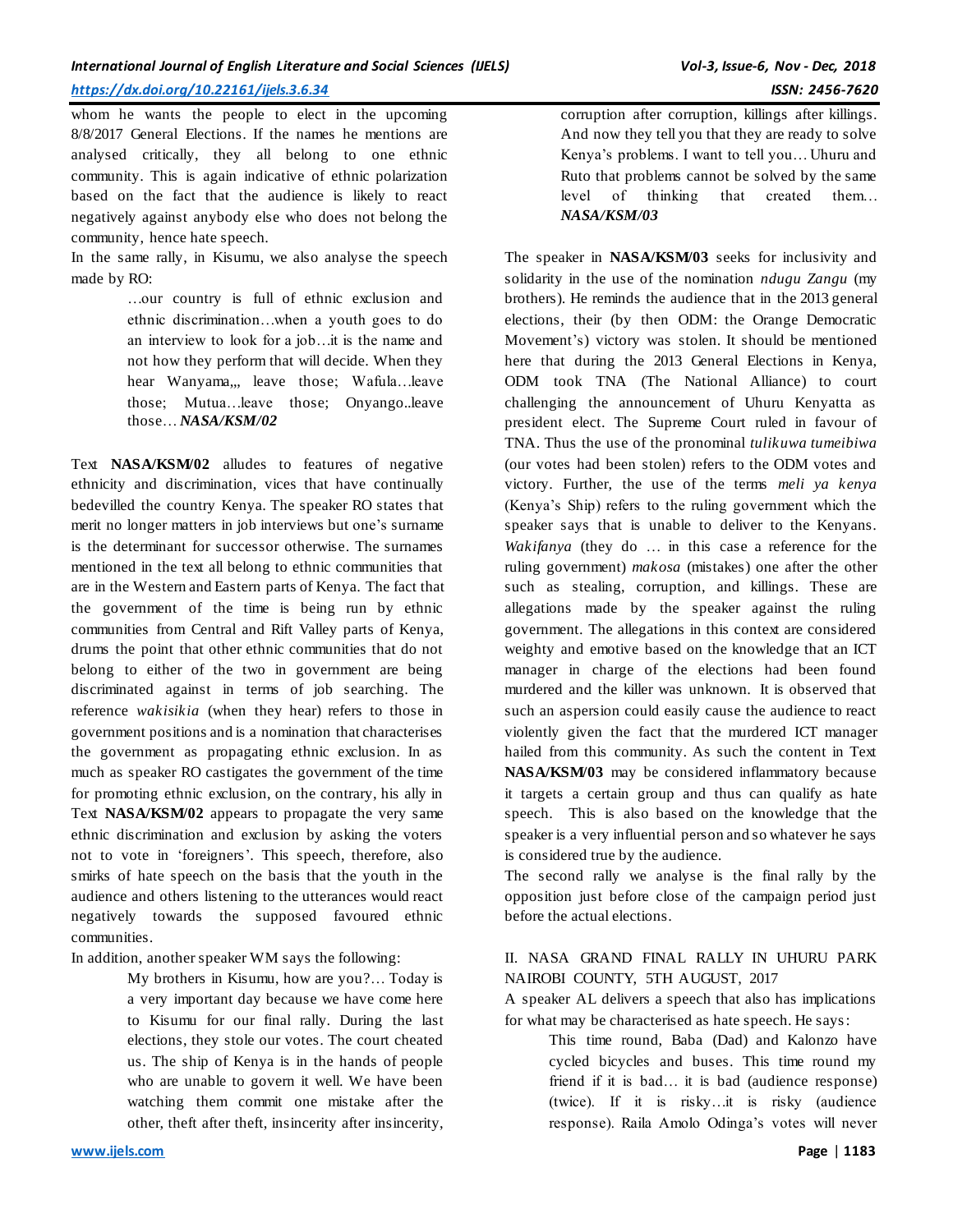be stolen this time round my friend. Kenyans are tired of theft; they want Raila; Kenyans are tired of corruption, they want Raila. Kenyans are tired of poverty, they want Raila, Kenyans are tired of poor health, they want Raila. Kenyans are tired of poor education, and they want Raila. Kenyans are tired of killings, they want Raila. Kenyans are tired of land thieves, they want Raila. Kenyans have decided they are tired and they want Raila. *NASA/UP/ 04*

The speaker in NASA/UP/04 alludes to the allegations of evils which the THEY (Jubilee) have committed, among them, corruption, thievery, poor health, poor education, poverty and others. These allegations appear to be in tandem with those in NASA/KSM/03 despite the different contexts of speech and the communicative events. The use of the nomination 'safari hii' (this time round) refers to the 2017 General elections. The utterance is made against the background that the opposition party led by Hon. Raila Amolo Odinga has claimed stealing of his victory in the past two General elections i.e. 2007 and 2013. The nomination safari hii is said repeatedly to emphasise to the audience that the NASA group may not accept the outcome of the elections if it is not just and fair and may be also not in their favour. Historically, such statements can be considered inciting since they appear to prepare the audience to psychologically and physically prepare for ethnic clashes. Thus, the speaker could be said to be selling a propaganda for war which goes against Article 33(2) of the Constitution of Kenya, 2010.

Further, the reference of Baba (Dad) indicates the referent is shepherd of Kenyans and thus whatever he says is cast in stone. Speaker AL indicates that Baba's votes will not be stolen as has been the practice in previous elections. The speaker paints a picture of Jubilee which portrays them as people who are inhuman since they have stolen from Kenyans what belongs to them. Kenyans are suffering because of poor governance. The speaker consequently, in an antiphonal tone calls on the audience to deny and denounce the Jubilee Government in full measure. The use of the expressions safari hii, kama ni noma ni noma and kama ni mbaya ni mbaya (this time round, if it is bad, it is bad and if it risky it is) as the audience responds calls on the audience to ensure that Baba's votes are not stolen, and if they are stolen, they should not let them go but fight for them sounds inciting and could be construed as propaganda for war. In view of the definition of hate speech, it can be observed that the utterances by speaker AL are threatening and inciting based on the fact that the speaker is influential.

Further, the utterances cause the audience to react in a manner that suggests hostility towards the targeted group. This is evidenced in the audiences' responses. The nomination Wakenya (citizens) in this case refers to the unbearable life of a common mwananchi (citizen) in Kenya who is tired of poor governance and therefore wants change in the form of Raila Amolo Odinga. Based on the referencing by the speaker, the call for the supposed change can be considered inciting and discriminatory because it targets a certain group of people that is to be resisted.

> In the same rally we also have speaker MK who avers:

This time round. This time round. This time round Mt. Kenya is lying low looking at the rest of the country on how Kenyans want change. Kenyans have said they are dying of hunger and this will be change of maize flour. Say maize flour. Say maize flour. Jubilee will be voted out due to maize flour. Therefore those who said they eat meat while the rest of the Kenyans and common citizens swallow saliva… today we have come to snatch that meat from them and give it to the citizens. Kenyans hoyee, Kenyans hoyee, Kenyans hoyee, how many of you believe that the Maize Flour change will be peaceful on 8/8/2017? … Therefore you Chebukati and Chiloba. You Chiloba *(speaker repeats thrice),* if you try to steal Raila Odinga's votes, you are cursed forever. This country will not tolerate extrajudicial killings. They have killed Msando *(repeats thrice)* those who killed Msando are those ones who killed Jacob Juma. We want Jubilee to know that we know who killed Msando. Inspector General, spare Kenyans. Kenyans are intelligent…. We can have state-sponsored terrorism killings then you allege that you are investigating the killings. Which investigations? You have killed him *(says it thrice).* NASA (catch) those! Are they killers or not?… they are killers *(audience responds thrice).* How can they kill Chris Msando who had confirmed that there would be no vote stealing this time round? Time for change is now. Nobody will stop this change, not even Satan himself…. (Ululations from the audience). **NASA/ UP/ 05**

Various references are used by speaker MK in the text NASA/UP/05 among them 'safari hii, Mt. Kenya, Wakenya, Polisi, Unga (flour), Jubilee, Nyumbani (home), nyama (meat), mate (saliva), we (pronoun), nation, Chebukati, Chiloba, Msando, Jacob Jumaii, wamemuua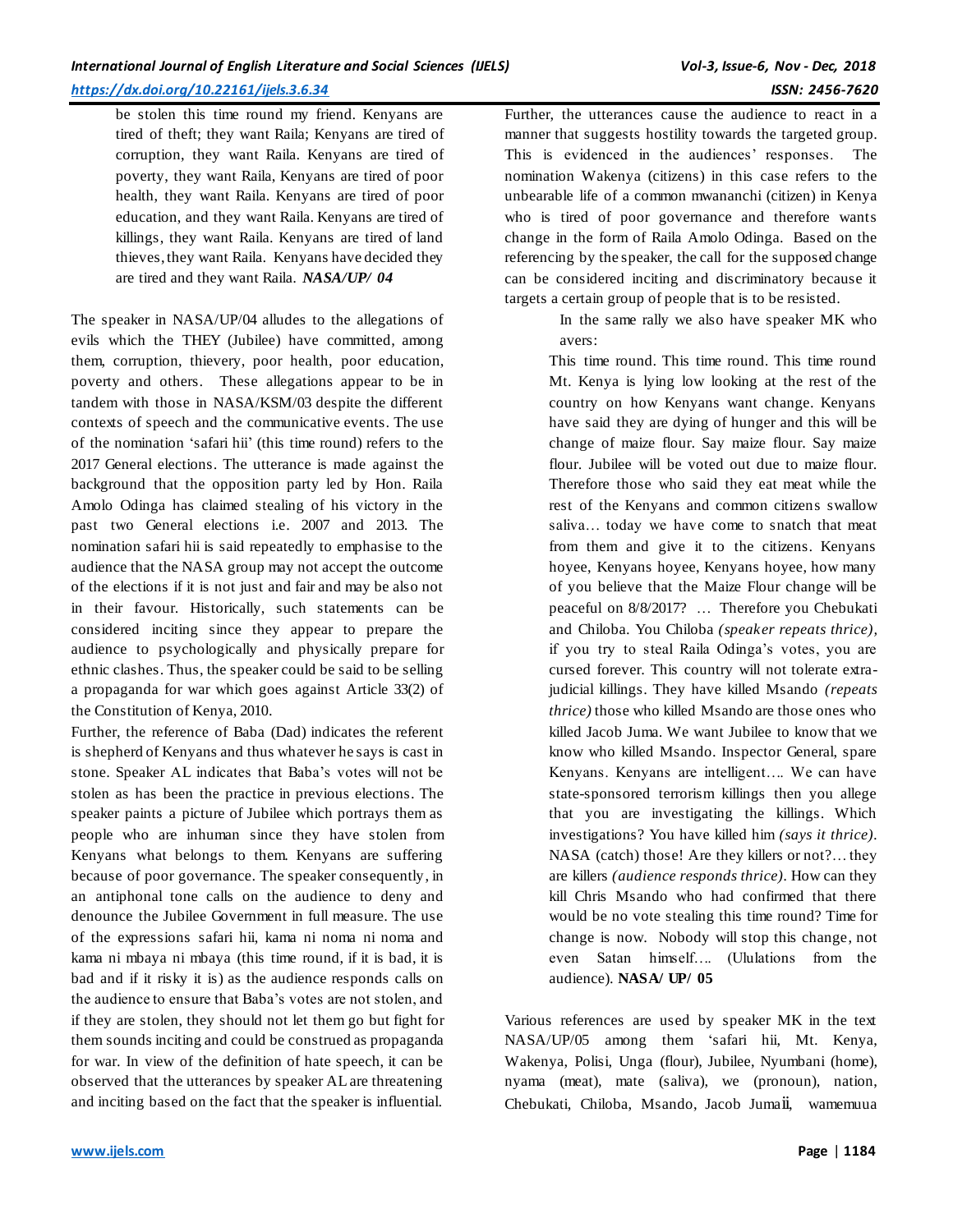(they), Inspector General, Satan, and Uhuru'. To begin with, these references point towards a common motif in the utterance: change. The speaker MK uses the nomination safari hii (this time round) to refer to the 8/8/2017 General elections. As indicated elsewhere in this paper, the NASA campaigns were advocating for change of power citing various reasons of poor governance. The context in which safari hii is used indicates that power has been in the hands of Mt. Kenya; a reference to the composition of the ruling party Jubilee, which is said to be lying low because change is inevitable. It may be observed that Mt. Kenya as used in this context refers to an ethnic community that has been in power for a very long time and thus the speaker is calling for change. Based on the fact that the speaker is a very influential person and the venue of the rally (Uhuru Park) which is historically, a symbol of freedom corner in Kenya, and the composition of the audience, the utterance could be considered inciting and inflammatory because it calls upon other ethnic communities which are 'non-Mt. Kenya' to bring change in power. Change in this case may be interpreted to mean bringing in power of another ethnic community.

Speaker MK also mentions the issue of Unga (maize flour). This reference is used in the context that the country was at the time experiencing hunger due to lack of maize flour for the preparation of Ugali which is the major staple meal in Kenya. Therefore, the reference of lack of Unga indicates a failed government which is unable to feed its people. The speaker thus calls upon the audience to change such a government by taking it nyumbani (home), removal from power. The issue of Unga is metaphorically juxtaposed with that of eating nyama (meat) as common citizens are watching (kumeza mate) (swallowing saliva). The nomination of 'kula nyama na kumeza mate' was used by the Jubilee government in one of its political rallies, during the burial of a former prominent Maasai leader in Narok. The Jubilee leadership boasted that they were 'inside the house eating meat' while those in the opposition were outside power merely 'swallowing saliva'. This reference to a small group enjoying Kenya's resources at the exclusion of others served to confirm what the opposition has always complained about-that whereas Kenya's resources were sourced from taxes from all over the country, only a few select groups in power were benefitting from them while others were excluded because of their political stance. Nyama ('Meat') in this case refers to the national resources. The implication is that those in power, in this case two ethnic communities will continue enjoying the national resources as the rest of the country continues suffering. The speaker reminds the audience of the Nyama

and mate (eating meat and swallowing saliva) issue which was likely to cause the audience to react violently towards the nyama-eating groups. This could be considered inflammatory as it rouses high emotions in the people. In Kenya, reference to unga and nyama (maize flour and meat) are terms that form a collocation of cheaper and better living without which, a common citizen may die of starvation. For this reason it is painful that two ethnic communities should not continue enjoying such fruits of independence while the rest continue facing starvation by missing out on the basics of life which are theirs rightfully. The use of the reference polisi (police) is used in the context: Wakenya wameamua tarehe 8/8/2017 watapiga

kura kwa Amani. Kwa hivyo polisi musijaribu kuja kufanya riot mahali wananchi wanapigia kura zao, which could be interpreted as a warning to the armed men and at the same time an incitement of the citizens against the police. The utterance could be termed as inflammatory and inciting because it targets a certain group, the police, and given the historical context of the 2007 post-election violence when the police were said to have killed the civilians, it is interpreted that this time round, the citizens should be "more careful" when dealing with the police.

The speaker also invokes the Constitution of Kenya 2010, to warn and threaten the IEBC (The Independent Electoral and Boundaries Commission) of Kenya against vote stealing. Chebukati is the chairman and Chiloba the CEO of the commission. The warning may be interpreted as inciting the audience against the IEBC in the context that earlier in the utterances, the speaker reminded the audience never to accept their vote to be stolen this time round. In line with this threat, the speaker again reminds the audience that they (unknown people) had killed Msando who was the IEBC ICT Manager that promised Kenyans that there could be no vote stealing. Despite the fact that the does not mention who the killers were, he seems to allege that it was through state machinery by the use of the reference to the Inspector General of police. The speaker alludes that those who killed Msando are the very ones who killed Jacob Juma. Juma was a prominent business man who was found murdered by unknown people. Juma was verbose on the Eurobond scandal in Kenya. Such expressions may be considered inciting against the police department because, the speaker does not provide any evidence towards the allegations of extra-judicial killings in the mentioned killings. It should also be mentioned that the two men, Msando and Jacob Juma hail from one ethnic community. Given the fact that the composition of the audience are mostly sympathisers of the fallen men, the utterance could stir animosity and violence towards the alleged killers and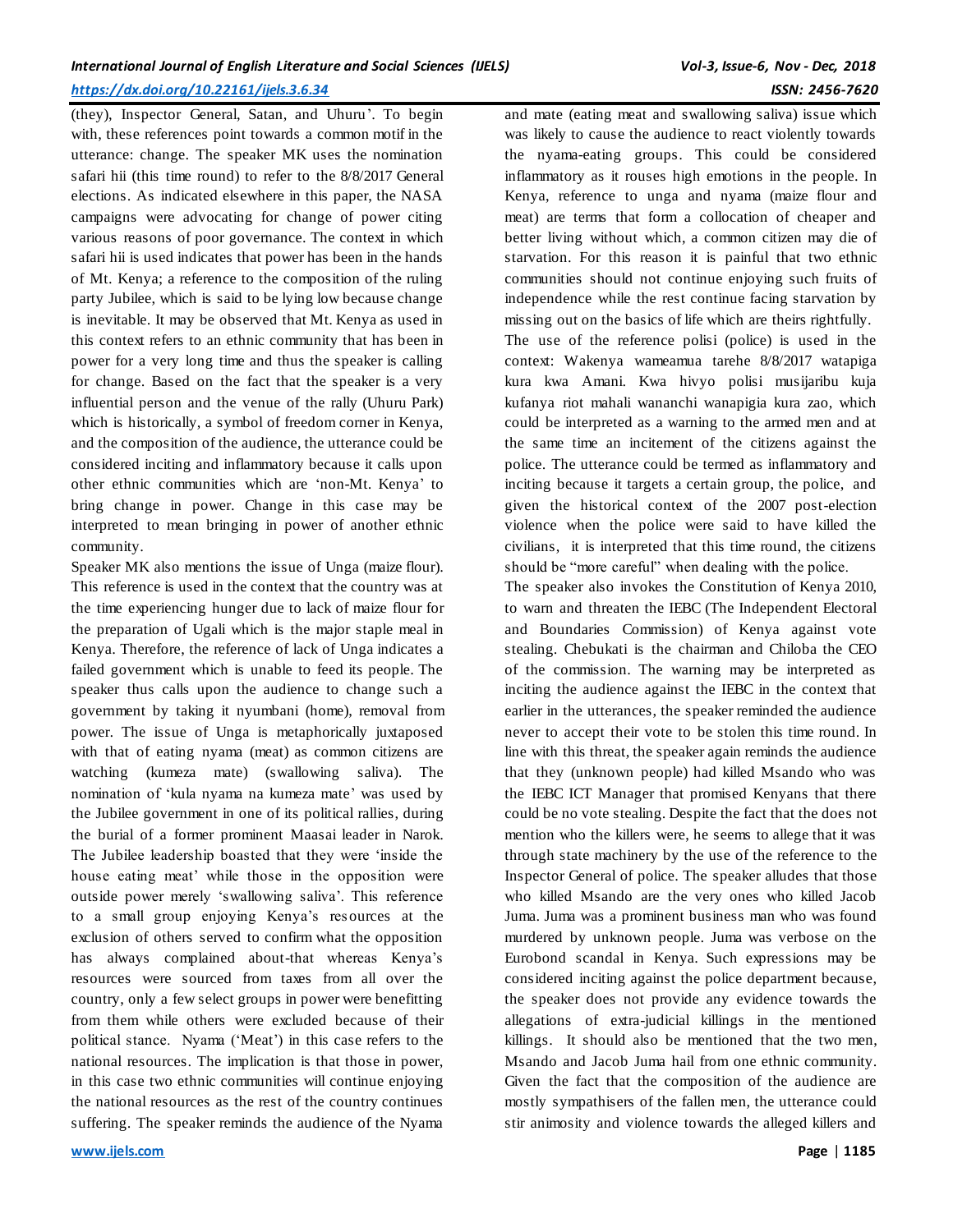their ethnic communities hence may be regarded as hate speech. Finally, the reference to Satan in the utterance, Nobody will stop this change, not even Satan himself (ululations from the audience), indicates that the change is inevitable.

Another speaker in the rally OJ says the following:

We have received names of the police officers who invaded the NASA tallying centre. Can I read their names? (The audience responds by telling him to read). The police officers were fifteen in number but we only have five names. **NASA/UP/06**

In context NASA/UP/06, speaker OJ informs the audience that they( NASA coalition) has received names of the police officers who raided the NASA tallying centre a few day to the date if the rally. It should be mentioned that during the NASA campaigns, the leaders indicated that since there was a likelihood of their (NASA) vote being stolen, the coalition had put in place measures to curb this by setting up similar tallying centres to IEBC from which they could tally their votes. However, NASA never disclosed where these tallying centres were located. Subsequently, it was reported in the mainstream media centres that one of the NASA tallying centres had been raided and property destroyed. Therefore during the NASA rally at Uhuru Park, speaker OJ informs the audience that he wanted to read out the names of those officers who raided the NASA tallying centre. The researchers observed that out of the names that were read out to the audience, four were from one ethnic community. The interpretation in this context is the given the composition of the NASA audience at the rally, the names could stir ethnic animosity against the ethnic community from which the officers come from. Therefore the utterance could be considered inflammatory and discriminatory because it targets a particular group.

# III. JUBILEE BOMET RALLY ON 16TH JUNE, 2017

President Uhuru Kenyatta and Deputy Vice President William Ruto addressed the political rally at Bomet. It is observed that the main language of the rally was Kalenjin. Kalenjin is a Nilotic language of the natives of Bomet County in the Rift Valley.

KM says the following (translated):

We want to tell you that an adult man of his age is not possible a grown up man , a Kalenjin like Isaac to enter the NASA bait based on the lies that there is a high ranking political position for him. … I'm saddened your excellency, that a full grown man, that old fake Joshua at his age can use his age and position to divide Kenyans that each

one of them should return to his/her fore fathers' land where they came from. We will not allow in our generation to allow somebody to ascend to political office using the blood of the people of Kenya… go retire and receive pension JUBILEE/ BMT/07

Firstly, speaker KM makes reference to the nomination *mwanaume* (man) which in the African context may be interpreted to mean an adult who has undergone the rites of passage to be called a man, particularly circumcision from those ethnic groups that practice the ritual. Based on this interpretation of who a man is, it is unexpected that such a person cannot do the unthinkable. In this case the unthinkable is join a coalition which is headed by those who do not circumcise their men and therefore in view of this, the men are not men in the context of initiated adults. Thus the speaker uses this context of manhood to castigate and admonish Isaac for joining such a coalition. In our interpretation, such remarks are full of innuendo, vilification, abusive, degrading, and demeaning words and could stir ethnic animosity because they focus on cultural stereotyping. Secondly speaker KM uses the references of *mzee* (old man), *uzee* (old age) to refer to leader of the NASA coalition whom he also nominates as the *mzee yule Joshua bandia* (an old fake Joshua). It should be said that the use of the reference *Mzee* is meant to emphasise the fact that NASA is old fashioned whereas Jubilee is for the young generation. The reference of age is thus meant to appeal to the young people to vote for Jubilee and not NASA which is for old people. Further, the use of the reference Joshua is a biblical allusion which the NASA coalition coined to refer to their leader, Raila Odinga. Joshua in the Hebrew description means Jesus (Mathew 1:3; Numbers 13:16 from the Clear word Version). He is also called Yashua which means God saves. Joshua is also a biblical leader who led the people of Israel into the Promised Land, Canaan. Joshua is thus the saviour of the people of Israel and in this context, Raila Odinga is the supposed saviour of the Kenyans (his followers). The fact that the speaker calls NASA's Joshua *bandia* (fake) may be interpreted as having a subversive intention meant to destroy, the others' belief or loyalty. Further, the utterance could be considered demeaning and may stir religious animosity based on the fact that Raila Odinga is perceived as a baba (father) of the people.

In view of the concept of the Biblical Joshua, the speaker alleges that NASA's Joshua is fake because he had said that people who bought land or settled in areas not of their origin should relocate to their ancestral lands. In Kenya,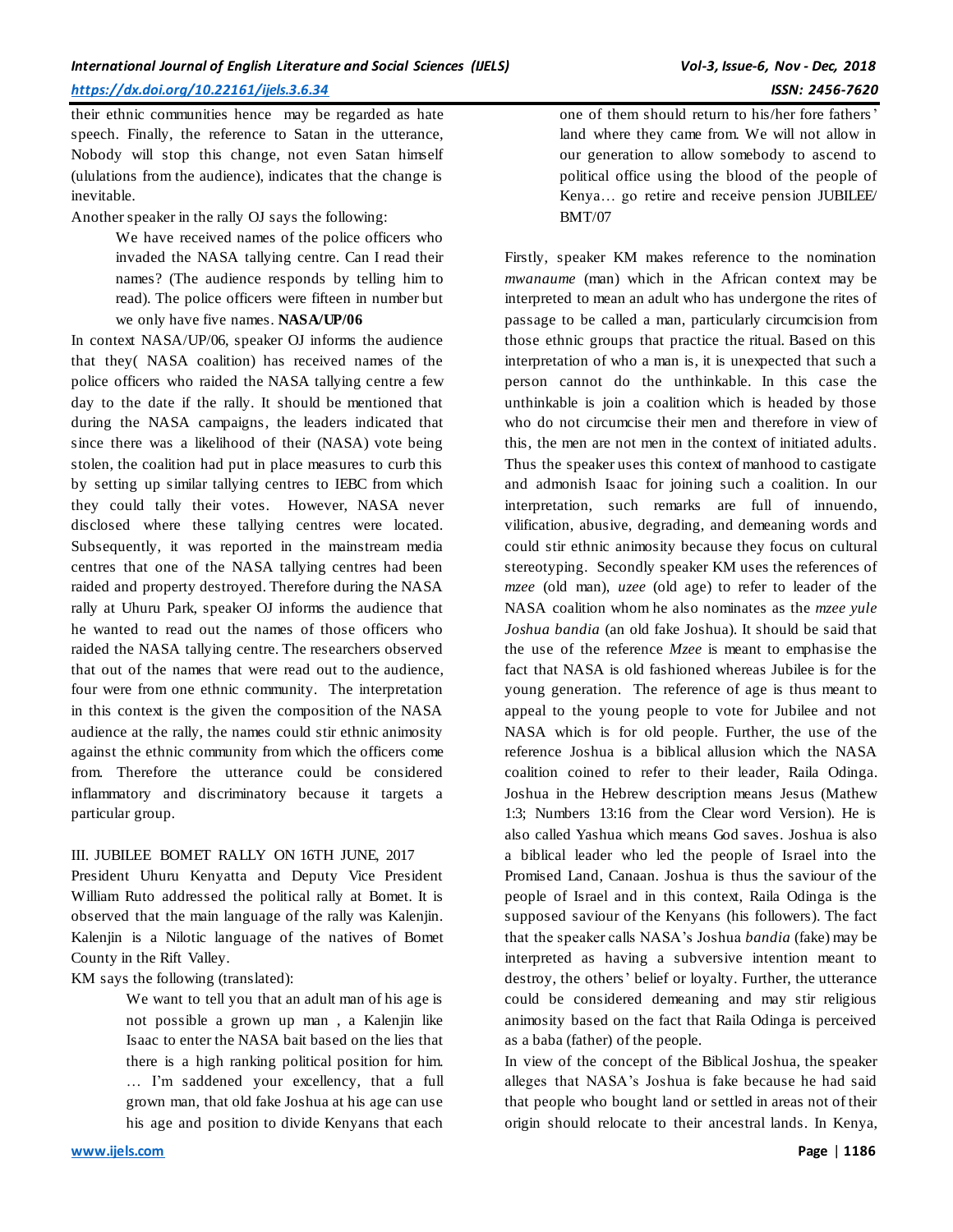historically, since the 1990s, land is a very emotive issue and in worst cases often results in ethnic clashes. Similar statements have led to ethnic violence in the past and therefore based on this, leaders who make public utterances on land aspects are more likely to stir violent reaction from the audience which in this case may qualify as hate speech.

# Another **speaker NA says the following in the same Bomet Rally:**

We in the Rift Valley and Kenya at large are aware that you have brought unity but we hear our brother Raila yesterday when he was in Kajiado and recently when he was in Laikipia that he told natives to evict those who are non-residents. He said it when in Kajiado and in Laikipia. Honourable President, I am not saying that he should go to the ICC but Kenyans should know the character of such a leader. We are telling him that he cannot be the president of Kenya to spill the blood of Kenyans. People of Kajiado, do not give him votes. People of the Rift Valley, you know those who took us to the ICC. You know it was the gang of Raila. Recently you heard that lawyer Bensouda she was with Raila, Isaac Ruto, Musalia and Wetang'ula telling her that they will assist her arrest Ruto and Uhuru... *JUBILEE/BMT/08*

Speaker NA claims that Raila Odinga had called on the inhabitants of Kajiado and Laikipia to evict those who do not belong there. The reference 'those who don't belong' is used to refer to either those people who bought land and settled in these places or those who are just living there either by virtue of doing business or farming. It should be noted that a similar synonymous reference *madodoa* was made by speaker JN in NASA/KSM/01 when referring to who should take up the Kisumu East parliamentarian seat. Therefore when speaker NA in **JUBILEE/BMT/07** alleges that his brother Raila (brother in this case may be used to refer to political frenemy), has asked that non-residents should be evicted from Kajiado and Laikipia is tantamount to ethnic discrimination. However, the researchers consider this as allegations and can be classified as either intentional misinterpretation of the actual utterance or rumours to cause hatred among the audience. But if this were the words spoken by the alleged person (Raila), then it may also qualify as an utterance that could spur ethnic animosity. Speaker NA also makes reference to the ICC (International Criminal Court) based in The Hague. This is used in the context that those who had alleged to have perpetrated the 2007 post-election violence in Kenya had been taken to the ICC court for prosecution. Based on this context, speaker NA alludes that Raila Odinga was the one

who had taken them (Uhuru and Ruto) to the ICC and he wants to do it again when he takes power. Such utterances could stir ethnic animosity among the audience because the speaker who is influential appears to warn the audience that if they elected Raila Odinga to power, then two of their own (Uhuru and Ruto) would be heading to the ICC. Thus speaker NA uses the ICC as a bet to hoodwink the audience into believing that Raila Odinga, Isaac Ruto, Musalia Mudavadi and Wetang'ula (The NASA core principals) are the peoples' enemies and should be trusted with power.

#### **MU, a speaker in the Bomet rally says the following:**

We have no problem with competition. I will repeat some of the things they have been doing for the last two years. He was in Laikipia and he said that people will be evicted from their farms. As if that was not enough, he went to Pwani and told the people to evict the non-residents. Yesterday he was in Kajiado telling people that those who don't belong there should leave to where they were born. Surely, my question is whether this person wants a peaceful election or he wants people to cause violence and divide people. I will remind you of the year 2007 when he caused violence. He has been bad mouthing us saying that the 2007 violence was caused by Ruto and Uhuru. Look at the history of the man. I say must say here that if he tries this again, he will know that there is a government. *JUBILEE/BMT/09*

Speaker MU reiterates what speaker NA said in text 8. The referencing by use of pronouns "he" and "we" indicate different referents. The pronoun "he" refers to Raila Odinga and the pronoun "we" refers to Uhuru and Ruto. The use of these pronouns bring out an US and THEY distinction. Speaker MU appears to remind the audience of the "bad" things that "He" supposedly did in the year 2007. It should be observed that the year in question was when the country experienced post-election violence leading to several civilian deaths. The fact that the speaker juxtaposes 2007 and the issue of land, conjures a picture of violence and divisiveness in the country. Hence the audience may be forced to react violently toward those alleged to be spearheading ethnic cleansing which historically caused violence in the country in 2007. In our interpretation, this utterance may be inciting based on the opinion that it targets a certain group though the speaker has no evidence of the allegations he is making. The speaker's accusations are thus based on rumours. Further, the speaker threatens the "he" that if he tries it again (causing violence) he will know that there is a government. This statement may also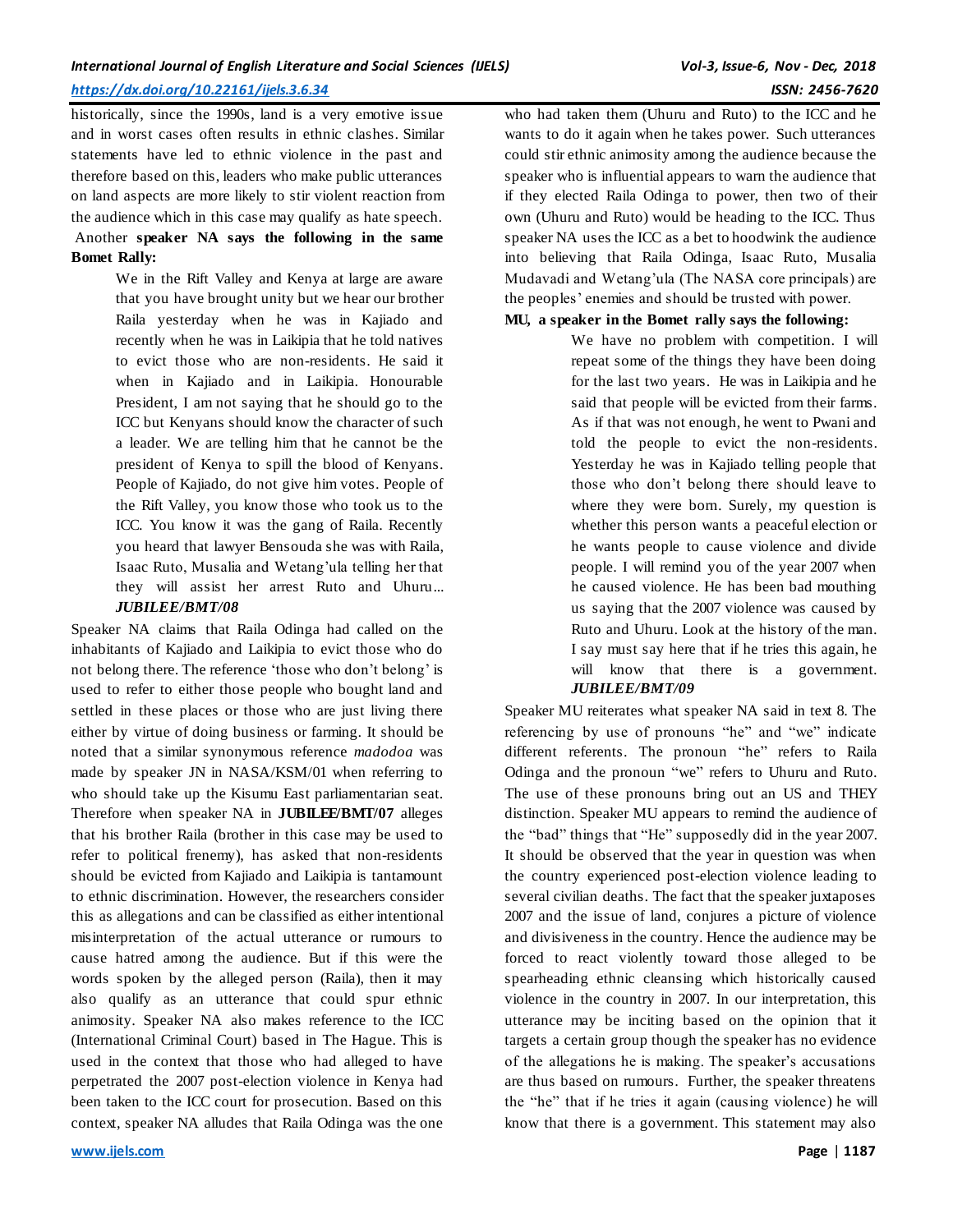qualify as hate speech because it threatens the other group, given that the speaker wields power.

# **V. CONCLUSION**

The referential strategies used by the key political leaders in the 2017 pre-election campaigns are suggestive of hate speech and thus fall short of Article 33(2) of the Constitution of Kenya, 2010 and the Reform Agenda. In this regard, the key leaders have made little progress in each area of the Reform Agenda and the following conclusions can be drawn. Firstly, stopping violence and restoring fundamental rights and liberties. The utterances employed by the key leaders were outside Article 33(2) of the Constitution of Kenya (2010) which provides that the right to expression does not extend to propaganda for war, incitement to violence, hate speech or advocacy of hatred that constitutes ethnic incitement, vilification of others or incitement to cause harm or is based on any ground of discrimination specified or contemplated in Article 27(4). This was in tandem with the NCI (2008) Act sections 13(1, 2 &3) and section 62 (1&2) Section 13 (1), a, b, & c. It is also observed that the leaders' utterances fell outside the Penal Code (2008) section 77(1) because their discourse implied subversive intentions. In addition, their speeches were divisive and so threatened national unity and code of conduct as stipulated in the Political Parties Act (2011) section 4(1) c. Based on the foregoing, it is concluded that it is a milestone to prevent ethnic animosity that may lead to violence as it should be envisaged in Reform Agenda item 1.Secondly, addressing the issue of promoting national healing and reconciliation, the key leaders' utterances exhumed past sad experiences which should have been laid to rest for purposes of conciliation and healing. Such utterances could easily rekindle ethnic animosity that could lead to violence. Thirdly, in regard to re-defining hate speech, this paper recommends that besides what is stipulated in the existing laws and Acts, hate speech should also include perpetuation of unfounded lies, rumours, innuendos, intentional misinterpretation of another person's utterances and loose talks, and personal attacks whether physical, cultural or psychological.

# **REFERENCES**

- [1] Bayne, S. (2008). *Post-Election Violence in Kenya: An Assessment for the UK Government.* London: DFID Kenya – UK Government.
- [2] Bichang'a W.N. (2010). The Discursive Construction and Interpretation of Kenyan Newspaper Reports on the 2007 Election campaigns. Unpublished Master's Thesis, Egerton University.
- *[4]* Chilton, P. (2004). *Analysing Political Discourse: Theory and Practice*. London: Routledge EU Election Observation Mission. 2008. *Kenya Final Report General Elections 27 December 2007*. European Union.
- [5] Fairclough N. (2010). *Critical Discourse Analysis: The Critical Study of Language (2nd Ed)* Harlow, Pearson Education.
- [6] Ietcu, I. (2006). *Discourse Analysis Argumentation Theory.* Bucharest Editura Universitatii din Bucaresti.
- [7] Ikejiaku, B. (2011). African Union, Conflict, and Conflict Resolution in Africa: A Comparative Analysis of the Recent Kenya and Zimbabwe Conflicts. *International Journal of Development and Conflict* Vol 1(1):61-83.
- [8] Jerome, K. (2008). 'A Contextual and Comparative Analysis of Constitutionalism and Political Culture on Elections: Kenya and Zimbambwe'. *Journal of Global Affairs and Public Policy*, 27 (84).
- [9] Kaverenge, S.T.(2007). Political Party Formation and Alliances. A Case of Kenya. Unpublished Doctorate Thesis: Atlantic International University
- [10] Kiai, M. (2008). Speech Power and Violence Hate Speech and the Political Crisis in Kenya. Kenya National Commission on Human Rights (KNHRC) (2007). "Still Behaving Badly." *Second Periodic Report of the Election-Monitoring Project*. Nairobi: Kenya National Commission on Human Rights.
- [11] Kipruto, W. (2012). Pan African Insurance Career Event. Posted May, 2, 2012
- [12] KNCHR, Kenya National Commission on Human Rights. 2008. *On the Brink of the Precipice: A Human Rights Account of Kenya's Post-Election Violence.* Nairobi: Author.
- [13] Masime, K. and Oesterdiekhoff, P. (2010). *Institutionalizing Political Parties in Kenya.* Nairobi: Centre for Governance and Development and Friedrich Ebert Stiftung.
- [14] Nyon'go, P. (2012). *"Political Parties and Ideology in Kenya: Opinion Leaders"* Updated Sunday 29th 2012 at www.GMT.t3
- [15] Nyukuri, B. (1995). "Ethnicity, Nationalism and Democracy in Africa: The Dilemma of Sustainability." A paper read at UNESCO Seminar, 28-31 May 2009. Sports ground Kisumu.